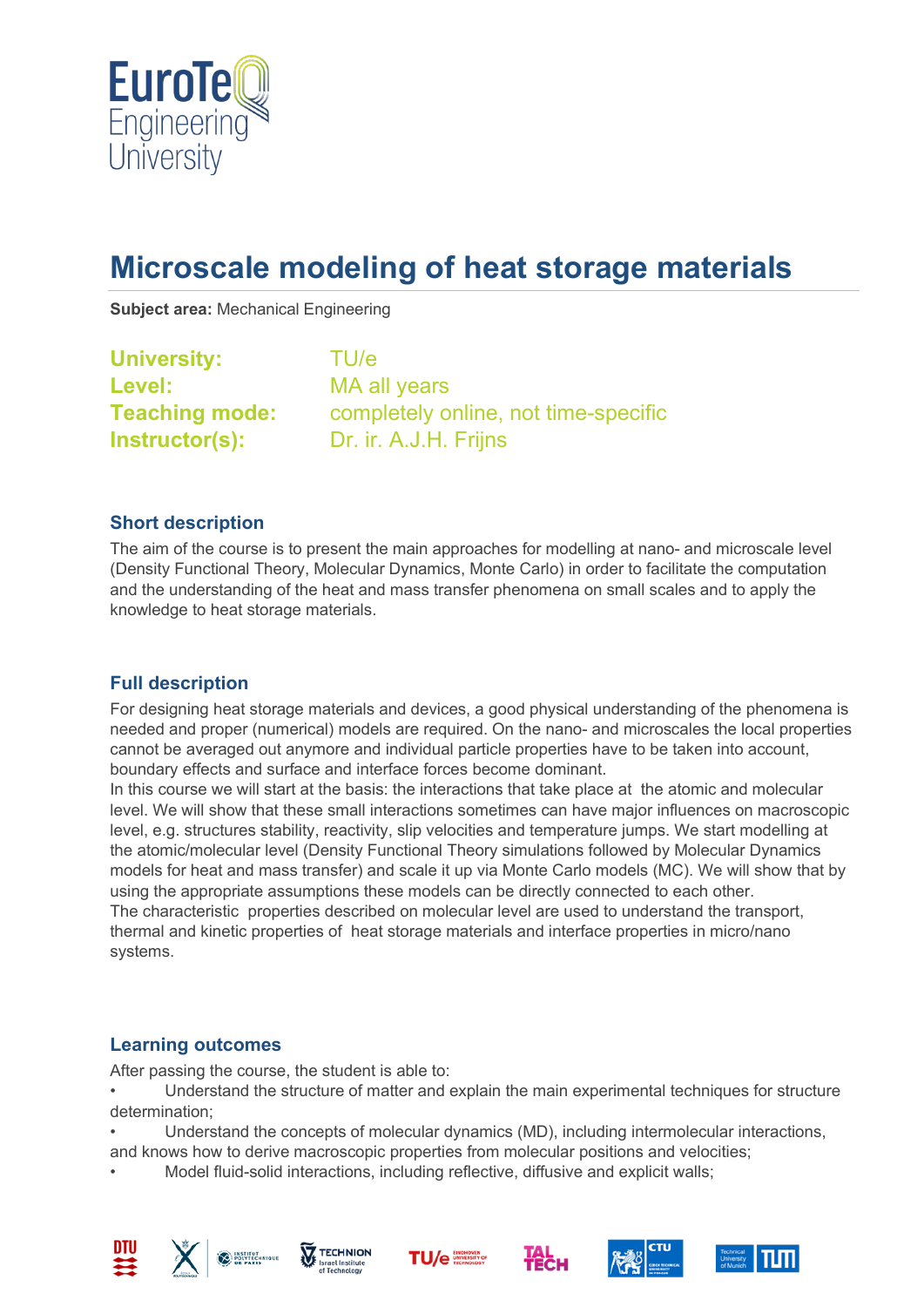

• Understand the concepts of Direct Simulation Monte Carlo (DSMC) methods, understand the similarities and differences with MD;

- Model adsorption in porous media for energy storage;
- Understand the Density Functional Theory (DFT), Chemical Bonding analysis and Machine learning;
- Apply above theories for porous media and micro/nanochannel devices.

## **General information**

| <b>Contact hours per week:</b> | Q&A sessions                                                                                                                                                      |  |
|--------------------------------|-------------------------------------------------------------------------------------------------------------------------------------------------------------------|--|
| <b>Total workload:</b>         | 140 (in student hours for the whole course)                                                                                                                       |  |
| <b>ECTS credits:</b>           | 5                                                                                                                                                                 |  |
| Language:                      | English                                                                                                                                                           |  |
| <b>Course start date:</b>      | 14 November 2022                                                                                                                                                  |  |
| <b>Course end date:</b>        | 20 January 2023                                                                                                                                                   |  |
| Add. info about start date:    |                                                                                                                                                                   |  |
| Weekly teaching day/time:      |                                                                                                                                                                   |  |
| Time zone:                     | CET (Denmark, Germany, France, Netherlands, Switzerland, Czech<br>Republic)                                                                                       |  |
| <b>Further information:</b>    | e-learning (online knowledge clips, quizzes, short assignments, direct<br>feedback) & weekly Q&A sessions (via Teams, exact time slot will be<br>announced later) |  |
| <b>Prerequisites:</b>          | Understanding of and basic knowledge on:                                                                                                                          |  |
|                                | definitions and basic concepts of thermodynamics (equations of<br>state, state variables, systems, processes, ideal gas law)                                      |  |
|                                | conductive, convective, and radiant heat transfer and non-<br>dimensional numbers                                                                                 |  |
|                                | partial differential equations (PDEs)                                                                                                                             |  |
|                                | basic programming skills in Matlab or Python<br>$\bullet$                                                                                                         |  |
| <b>Activities and methods:</b> | <b>Tutorial sessions</b>                                                                                                                                          |  |
| <b>Presence on campus:</b>     |                                                                                                                                                                   |  |